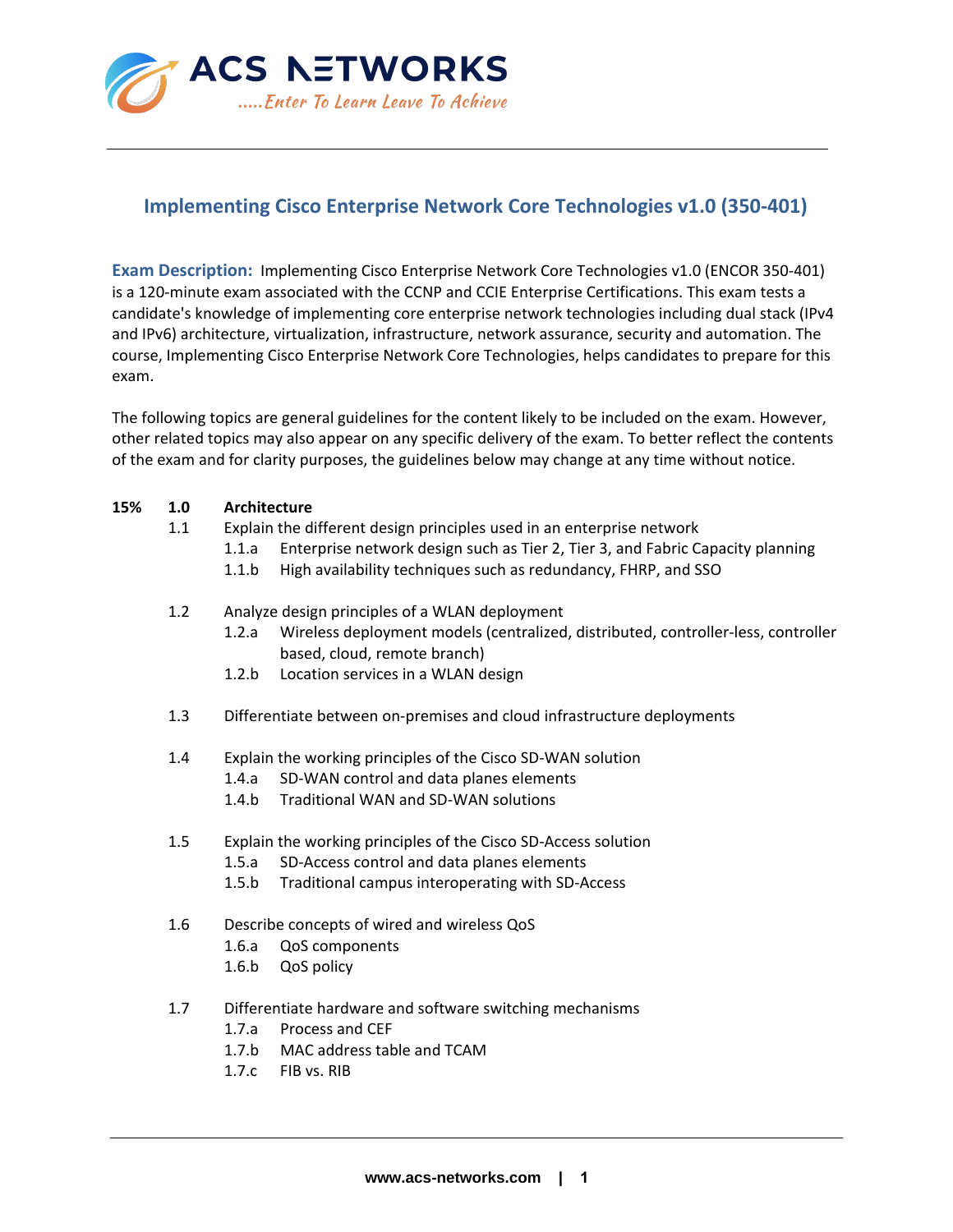## **10% 2.0 Virtualization**

- 2.1 Describe device virtualization technologies
	- 2.1.a Hypervisor type 1 and 2
	- 2.1.b Virtual machine
	- 2.1.c Virtual switching

## 2.2 Configure and verify data path virtualization technologies

- 2.2.a VRF
- 2.2.b GRE and IPsec tunneling

## 2.3 Describe network virtualization concepts

- 2.3.a LISP
- 2.3.b VXLAN

## **30% 3.0 Infrastructure**

- 3.1 Layer 2
	- 3.1.a Troubleshoot static and dynamic 802.1q trunking protocols
	- 3.1.b Troubleshoot static and dynamic EtherChannels
	- 3.1.c Configure and verify common Spanning Tree Protocols (RSTP and MST)

## 3.2 Layer 3

- 3.2.a Compare routing concepts of EIGRP and OSPF (advanced distance vector vs. linked state, load balancing, path selection, path operations, metrics)
- 3.2.b Configure and verify simple OSPF environments, including multiple normal areas, summarization, and filtering (neighbor adjacency, point-to-point and broadcast network types, and passive interface)
- 3.2.c Configure and verify eBGP between directly connected neighbors (best path selection algorithm and neighbor relationships)

## 3.3 Wireless

- 3.3.a Describe Layer 1 concepts, such as RF power, RSSI, SNR, interference noise, band and channels, and wireless client devices capabilities
- 3.3.b Describe AP modes and antenna types
- 3.3.c Describe access point discovery and join process (discovery algorithms, WLC selection process)
- 3.3.d Describe the main principles and use cases for Layer 2 and Layer 3 roaming
- 3.3.e Troubleshoot WLAN configuration and wireless client connectivity issues

## 3.4 IP Services

- 3.4.a Describe Network Time Protocol (NTP)
- 3.4.b Configure and verify NAT/PAT
- 3.4.c Configure first hop redundancy protocols, such as HSRP and VRRP
- 3.4.d Describe multicast protocols, such as PIM and IGMP v2/v3

## **10% 4.0 Network Assurance**

- 4.1 Diagnose network problems using tools such as debugs, conditional debugs, trace route, ping, SNMP, and syslog
- 4.2 Configure and verify device monitoring using syslog for remote logging